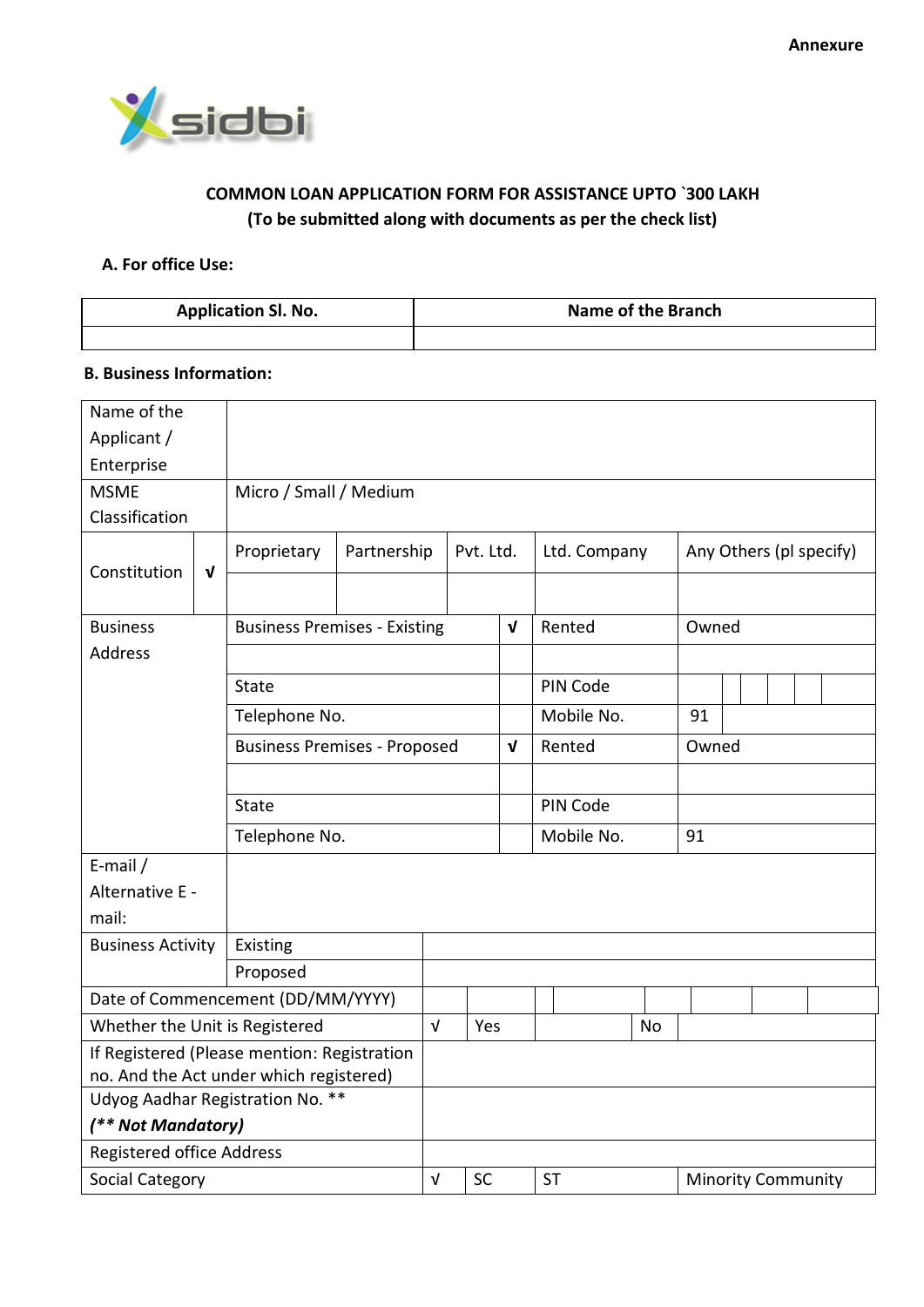

| Sikhs<br>Christians<br><b>Buddhists</b><br><b>Muslims</b><br>Zoroastrians<br>Jains<br>Community | If Minority |  |  |  |  |  |  |  |
|-------------------------------------------------------------------------------------------------|-------------|--|--|--|--|--|--|--|
|-------------------------------------------------------------------------------------------------|-------------|--|--|--|--|--|--|--|

# **C. Background Information of Proprietor/ Partners/ Directors of Company and their addresses:**

| S.<br>No | Name | Date of Birth | Academic<br>Qualification | Experience in the line of<br>activity (Years) |
|----------|------|---------------|---------------------------|-----------------------------------------------|
| 1.       |      |               |                           |                                               |
|          |      |               |                           |                                               |

## **D. Names of Associate Concerns, if any, or Joint Venture (JV) Partner or Director of proposed Unit:**

| <b>Names</b> | of | Address   | of | Presently    | Nature    | of | Extent of Interest as a Prop.       |
|--------------|----|-----------|----|--------------|-----------|----|-------------------------------------|
| Associate    |    | Associate |    | Banking with | Activity  | οf | /Partner/ Director or Just Investor |
| Concern      |    | Concern   |    |              | Associate |    | in Associate Concern                |
|              |    |           |    |              | Concern   |    |                                     |
|              |    |           |    |              |           |    |                                     |
|              |    |           |    |              |           |    |                                     |
|              |    |           |    |              |           |    |                                     |
|              |    |           |    |              |           |    |                                     |

## **E. (i) Banking/Credit Facilities Existing: (In ` lakh)**

| Type of Facilities                                                                           | <b>Banks Name and</b>                                | Limit Availed | Outstanding                                                                                               |  |  |  |  |
|----------------------------------------------------------------------------------------------|------------------------------------------------------|---------------|-----------------------------------------------------------------------------------------------------------|--|--|--|--|
|                                                                                              | <b>Branch</b>                                        |               | As on                                                                                                     |  |  |  |  |
| Savings Account                                                                              |                                                      | N. A.         |                                                                                                           |  |  |  |  |
| <b>Current Account</b>                                                                       |                                                      | N. A.         |                                                                                                           |  |  |  |  |
| Term Loan                                                                                    |                                                      |               |                                                                                                           |  |  |  |  |
|                                                                                              | If banking with SIDBI, customer ID to be given here: |               |                                                                                                           |  |  |  |  |
|                                                                                              |                                                      |               | It is certified that our unit has not availed any loan from any other Bank / Financial Institution in the |  |  |  |  |
| past and I/we am/are not indebted to any other Bank / Financial Institution other than those |                                                      |               |                                                                                                           |  |  |  |  |
|                                                                                              | mentioned in column no. E (i)s above.                |               |                                                                                                           |  |  |  |  |

# **(ii) Banking/Credit Facilities of associate concerns: (In ` lakh)**

| Type of Facilities     | Banks Name and | Limit Availed | Outstanding |
|------------------------|----------------|---------------|-------------|
|                        | <b>Branch</b>  |               | As on       |
| Savings Account        |                | N. A.         |             |
| <b>Current Account</b> |                | N. A.         |             |
| Term Loan              |                |               |             |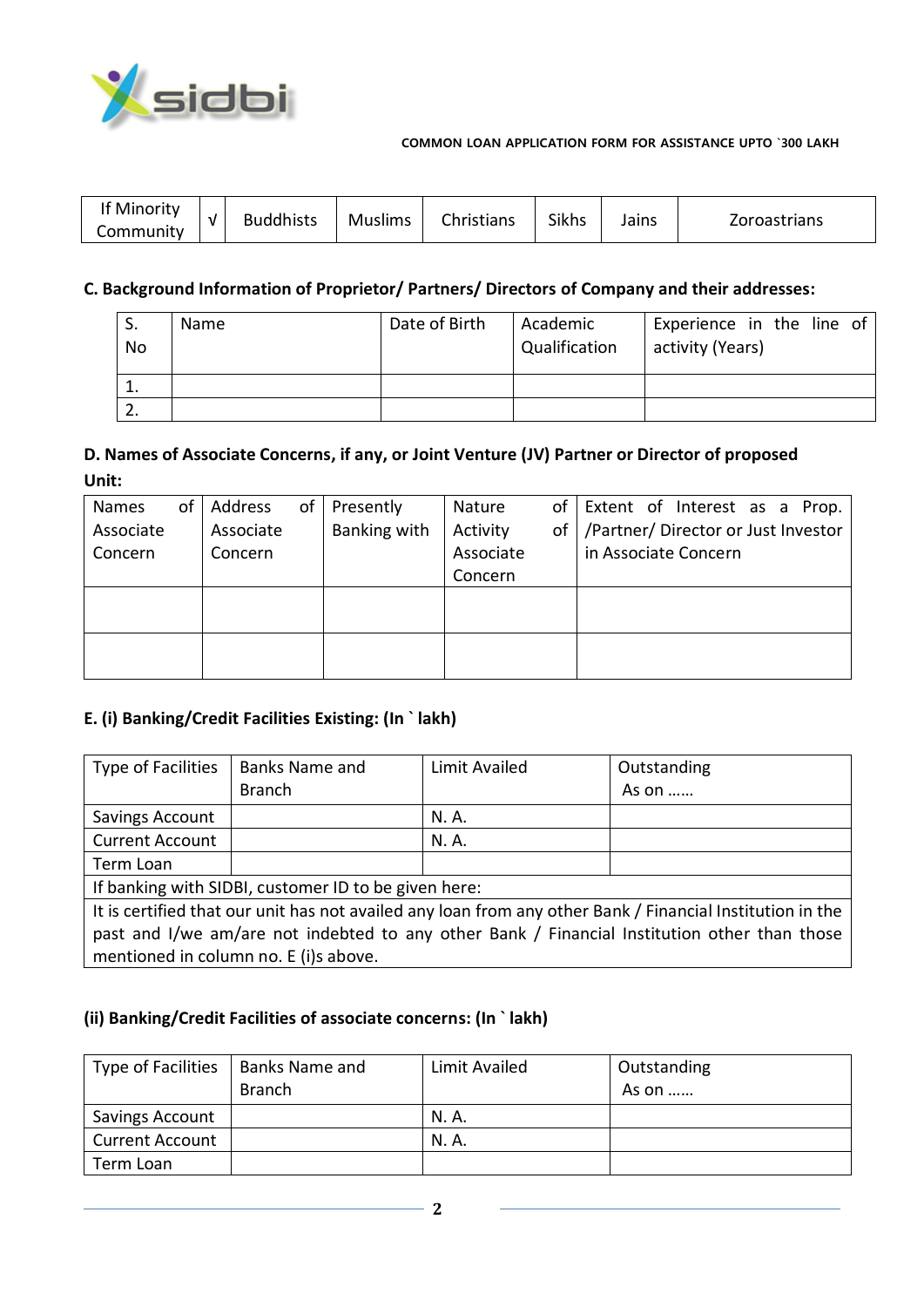

If banking with SIDBI, customer ID to be given here:

It is certified that our unit has not availed any loan from any other Bank / Financial Institution in the past and I/we am/are not indebted to any other Bank / Financial Institution other than those mentioned in column no. E (ii) above.

*N.A – Not Applicable*

## **F. Credit Facilities Proposed:(In ` lakh)\*\***

| Type of Facilities | Amount | Purpose for which<br>Required | Security Offered                         |
|--------------------|--------|-------------------------------|------------------------------------------|
|                    |        |                               | Whether Collateral Security Offered (If, |
|                    |        |                               | yes, then provide details) (Yes/No)      |
| Term Loan          |        |                               |                                          |
| Cash Credit**      |        |                               |                                          |
| LC/BG              |        |                               |                                          |
| Total              |        |                               |                                          |

**\*\*** Mandatory Fields

### **G. In case of Working Capital: Basis of Cash Credit Limit applied:(In ` lakh)**

|             | Projected |               |           |         |          |              |        |  |
|-------------|-----------|---------------|-----------|---------|----------|--------------|--------|--|
|             | Sales     | Workin        | Inventory | Debtors | Creditor | Promoter's   | Limits |  |
| Cash Credit |           | g Cycle<br>ın |           |         |          | Contribution |        |  |
|             |           | Months        |           |         |          |              |        |  |
|             |           |               |           |         |          |              |        |  |

### **H. In case of Term Loan requirements, (i) Details of machinery/equipment :**

| Type of     | Purpose   | Name of      | <b>Total Cost of</b> | Contribution being   Loan Required     |  |
|-------------|-----------|--------------|----------------------|----------------------------------------|--|
| machine     | for which | Supplier     | Machine              | the $\mid \cdot \rangle$<br>by<br>made |  |
| / Equipment | required  |              |                      | promoters (`)                          |  |
|             |           |              |                      |                                        |  |
|             |           |              |                      |                                        |  |
|             |           | <b>Total</b> |                      |                                        |  |

### **(ii) Details of Land:**

| Agricultural, industrial, Location<br>commercial, etc) | of Land | $\sqrt{\frac{5q}{t}}$ (Sq ft / mtr) | of land | Type of Land (viz, Address / Area of land Purchase price Estimated Market value |
|--------------------------------------------------------|---------|-------------------------------------|---------|---------------------------------------------------------------------------------|
|                                                        |         |                                     |         |                                                                                 |
|                                                        |         |                                     |         |                                                                                 |
|                                                        |         | Total                               |         |                                                                                 |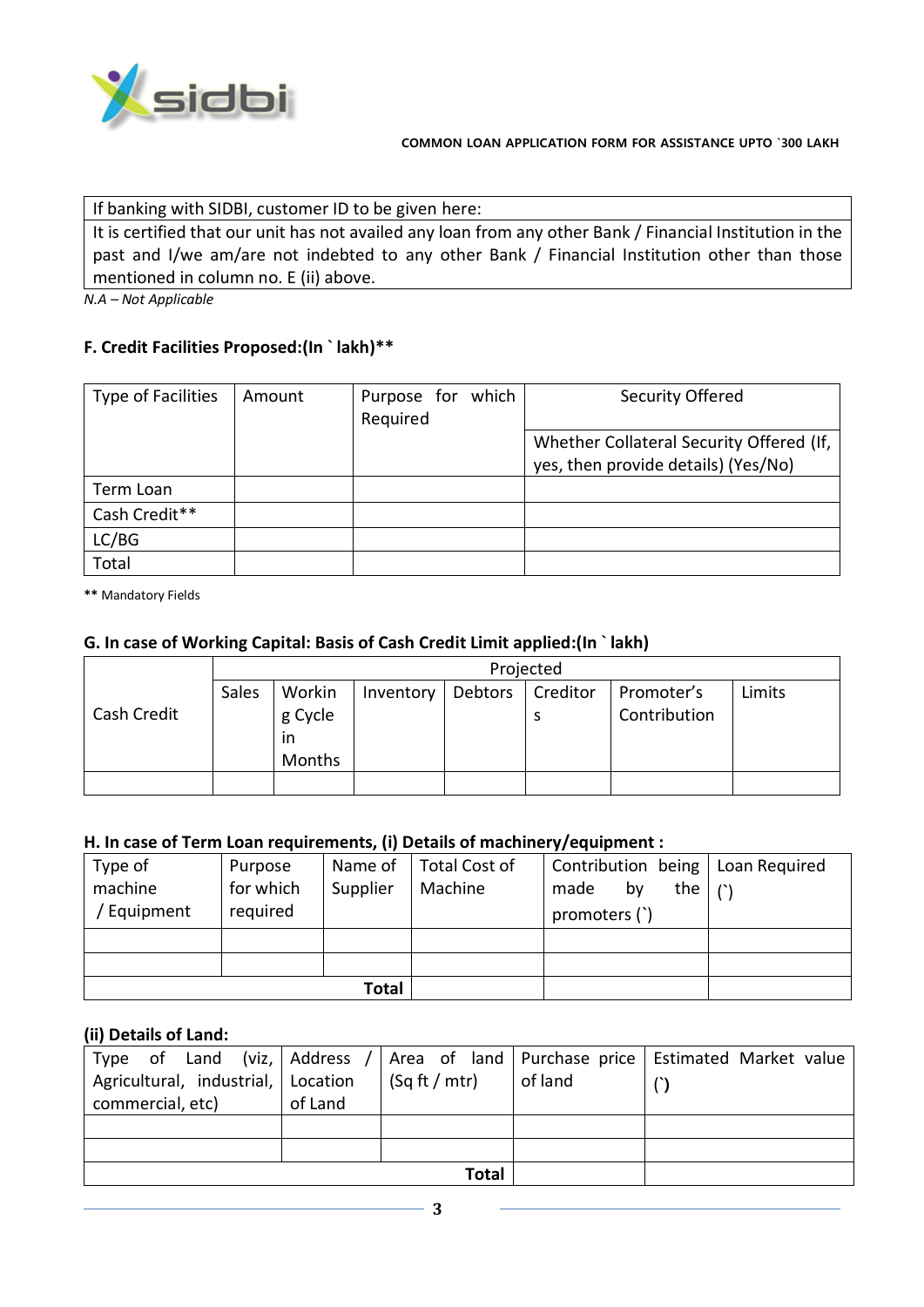

## **(iii) Details of Civil Work:**

| Description of civil work   Type of   Total floor   Estimated cost   Total cost (`) |           |                                             |       |  |
|-------------------------------------------------------------------------------------|-----------|---------------------------------------------|-------|--|
|                                                                                     |           | constructi   Area (Sq ft /   per sq ft / sq |       |  |
|                                                                                     | <b>on</b> | mtr)                                        | mtr() |  |
|                                                                                     |           |                                             |       |  |
|                                                                                     |           |                                             |       |  |
|                                                                                     |           | Total                                       |       |  |

Repayment period with Moratorium period required

### **I. Past financial for last 3 years: (In ` lakh) –** In case of existing unit

| Particulars         | <b>FY I</b> | FY II | <b>FY III</b> |
|---------------------|-------------|-------|---------------|
| Net Worth           |             |       |               |
| <b>Net Sales</b>    |             |       |               |
| <b>Gross Profit</b> |             |       |               |
| PAT                 |             |       |               |

### **J. Future Estimates: (In ` lakh)**

Future Estimates (Estimates for current year and projections for first year to be provided for working capital facilities. However, for term loan facilities projections to be provided till the proposed year of repayment of loan)

|                  | <b>Current Year</b> | <b>First Year</b> | Second Year  | Third Year (Projection) |
|------------------|---------------------|-------------------|--------------|-------------------------|
| Particulars      | (Estimate)          | (Projection)      | (Projection) |                         |
| Net Sales        |                     |                   |              |                         |
| Net Profit       |                     |                   |              |                         |
| Capital (Net     |                     |                   |              |                         |
| Worth in case of |                     |                   |              |                         |
| Companies)       |                     |                   |              |                         |
| <b>DSCR</b>      |                     |                   |              |                         |
| <b>DER</b>       |                     |                   |              |                         |

#### **K. Status Regarding Statutory Obligations:**

|                              | Whether           | Remarks                   |
|------------------------------|-------------------|---------------------------|
|                              | Complied with     | (Any details in           |
| <b>Statutory Obligations</b> | (select Yes/No)   | connection with the       |
|                              | If not applicable | relevant obligation to be |
|                              | then select N. A. | given)                    |